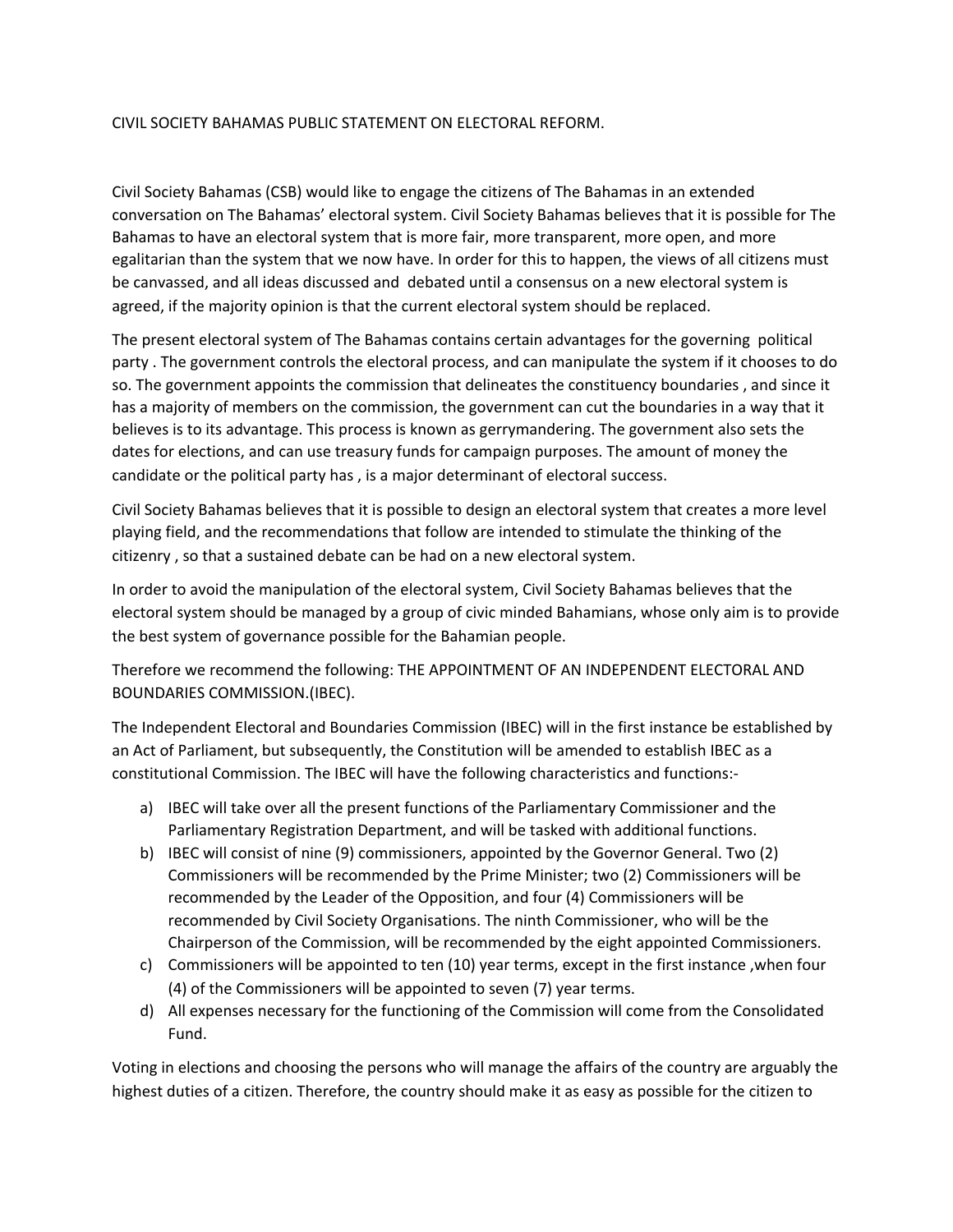discharge these functions. In this regard, Civil Society Bahamas offers the following suggestions for consideration of the Bahamian people:-

- a) AMEND THE CONSTITUTION TO PROVIDE FOR A RIGHT TO VOTE, and
- b) ESTABLISH A PERMANENT REGISTER OF VOTERS.

A citizen does not have to establish their citizenship every five years and there is no good reason why voters have to register to vote every five years. Most countries have permanent registers of voters, requiring persons to register to vote only once in a lifetime. Bahamian laws already make provision for the Registrar of Births and Deaths to provide to the Parliamentary Registration Department the names of all persons who die, and similarly, the Prisons Department is to provide a list of persons sentenced to prison. With this information available, the Independent Electoral and Boundaries Commission can on a regular basis remove from the register of voters, the names of persons who die or are imprisoned.

It is recommended that IBEC maintain an online register of voters, which can be accessed by any registered voter by typing in their name, date of birth and registration number. IBEC will also publish in the media the names ,dates of birth and registration numbers of persons it proposes to remove from the register, and this would give persons mistakenly identified the opportunity to contact the Commission and have the correction made..

Additional aspects of maintaining a permanent register include the following;-

- a) Restoring to the register the names of persons who had their voting privileges suspended because of being sentenced to prison, once they have completed their sentence;
- b) Updating voters cards and election paraphernalia as necessary;
- c) Amending the Constitution to provide for the enumeration of voters to replace the registration of voters. Trained enumerators will go house to house and register all eligible voters. This process will ensure that at all times there is a permanent register of all voters. In the event that a house is missed by the enumerators, the home owner would contact the Commission and schedule a visit by enumerators.

A very important function of IBEC would be the DELINEATION OF CONSTITUENCY BOUNDARIES. Constituency boundaries would be changed every ten (10) years, if necessary, following the Census, and will be based on the number of citizens resident in a particular area. When considering boundary changes, Commission meetings will be open to the public. The Commission will maintain a website which will contain among other information, a complete register of voters, to which the public will have access.

Civil Society Bahamas believes that a most important aspect of free ,fair and open elections is CAMPAIGN FINANCE REFORM. The main purpose of campaign finance reform is to reduce the influence of money in the electoral process, and to prevent wealthy individuals ,candidates and political parties from 'buying' elections. Effective campaign finance reform would contain the following provisions:-

a) A limit on the amount a candidate or political party can spend individually, or in combination, on an election in a New Providence constituency. A slightly larger amount will be allowed for a Family Island constituency;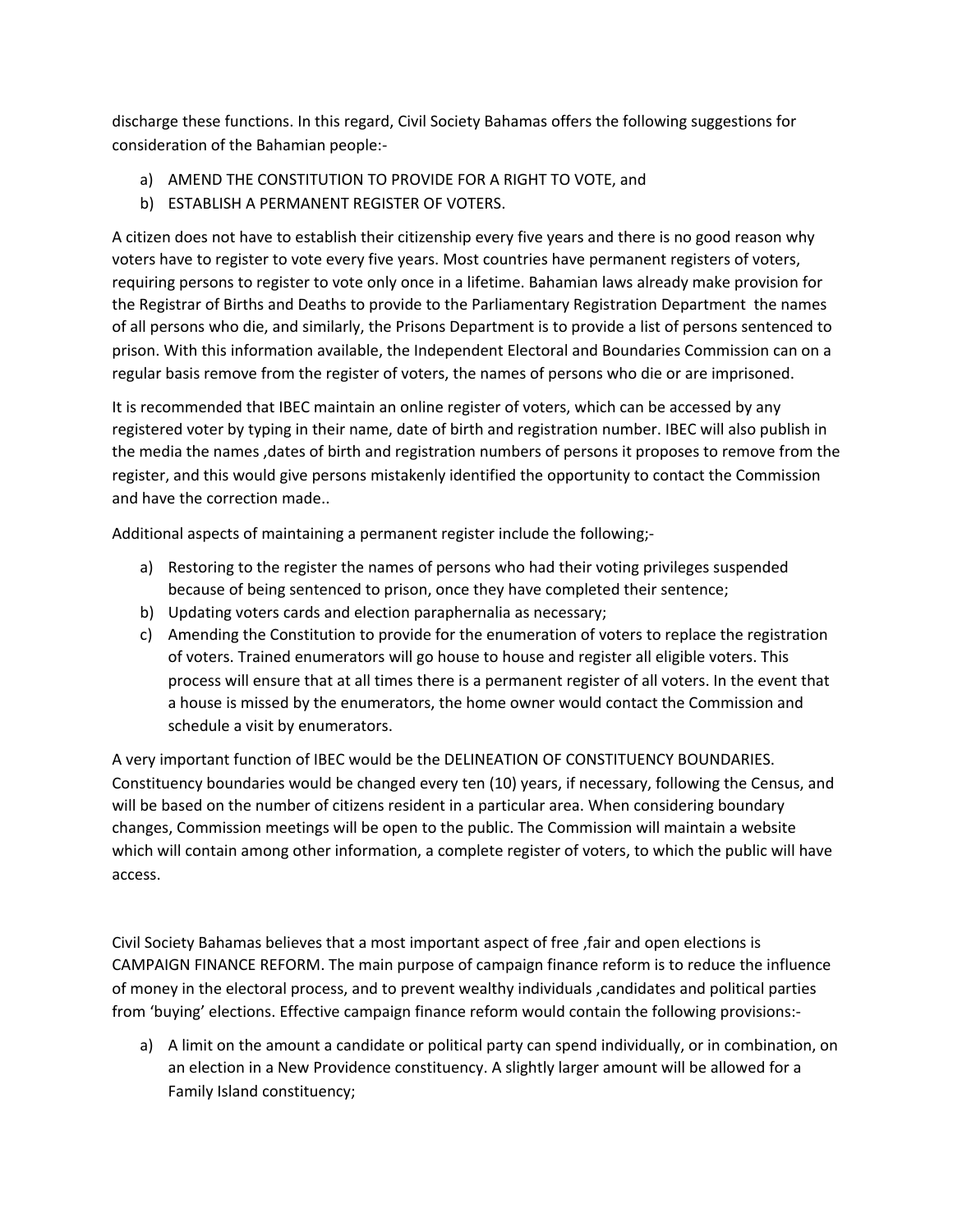- b) A limit on the amount that a candidate can spend of his/her own money on an election campaign. This provision would ensure that elections are not reserved for wealthy individuals;
- c) Only Bahamian citizens can make financial contributions to candidates and political parties;
- d) Candidates and political parties will report annually to IBEC all contributions received, and how the money was spent. Reports will list the names of contributors, the amount of the contribution, and the date the contribution was received. The spending report will state the amount of the expenditure, the name of the recipient of the expenditure, and the services or goods received and the date of the expenditure. Reports will be published by the end of January each year, and a special report will be issued within two months after an election;
- e) The amounts of contributions will be agreed, and political parties will be fined for violations of the campaign finance regulations. Party officials and candidates will be subject fines, and for gross violations of the regulations, terms of imprisonment.

Civil Society Bahamas also believes that our election laws should contain provisions for the RECALL OF A MEMBER OF PARLIAMENT who has lost the confidence of the constituency he/she represents. If twenty-five (25%) of the registered voters of a constituency sign a recall petition within a period of ten (10) consecutive working days, and the signatures are verified by the Commission, the member of Parliament will have to resign, and a by-election held. The recalled member of Parliament will be able to be a candidate in the by-election.

Civil Society Bahamas believes that reform of political party structures would lead to better governance in The Bahamas. We believe that all political parties must register with IBEC. We believe also that the process of candidate selection should be modified. Presently most political parties appear to have central councils that selects candidates for constituencies. The effect of this selection process is that the main loyalty of the member of Parliament is to the political party, since his/her continued selection as a candidate depends on perceived loyalties to the party. Civil Society **Bahamas believes that political representation would improve if the candidates were selected by the constituency. If this system is adopted, then the member of Parliament's main loyalty would be to the constituents, since it is they who would determine his/her continuation as a candidate.**

Civil Society Bahamas believes that if the above recommendations are accepted, The Bahamas would have a system of governance of which we can all be proud. We insist however that these are ideas for a national conversation, and that at the end of the conversation all of the ideas and recommendations will be improved, and that once adopted will become the national law of The Bahamas.

The following are Civil Society Bahamas' main proposals for Electoral Reform:

- 1) THE ESTABLISHMENT OF AN INDEPENDENT BOUNDARIES AND ELECTORAL COMMISSION (IBEC);
- 2) THE ESTABLISHMENT OF A PERMANENT REGISTER OF VOTERS—A CITIZEN REGISTERS ONCE IN A LIFETIME—APROCESS OF CITIZEN ENUMERATION TO REPLACE REGISTRATION;
- 3) CONSTITUENCY BOUNDARIES ARE CHANGED,IF NECESSARY,ONCE EVERY TEN (10) YEARS,FOLLOWING THE POPULATION CENSUS;
- 4) LIMITS TO BE PLACED ON THE AMOUNTS OF MONEY CANDIDATES AND POLITICAL PARTIES CAN RAISE AND SPEND ON ELECTIONS;
- 5) NON-CITIZENS AND FOREIGN-OWNED BUSINESSES CANNOT CONTRIBUTE TO CANDIDATES AND POLITICAL PARTIES;